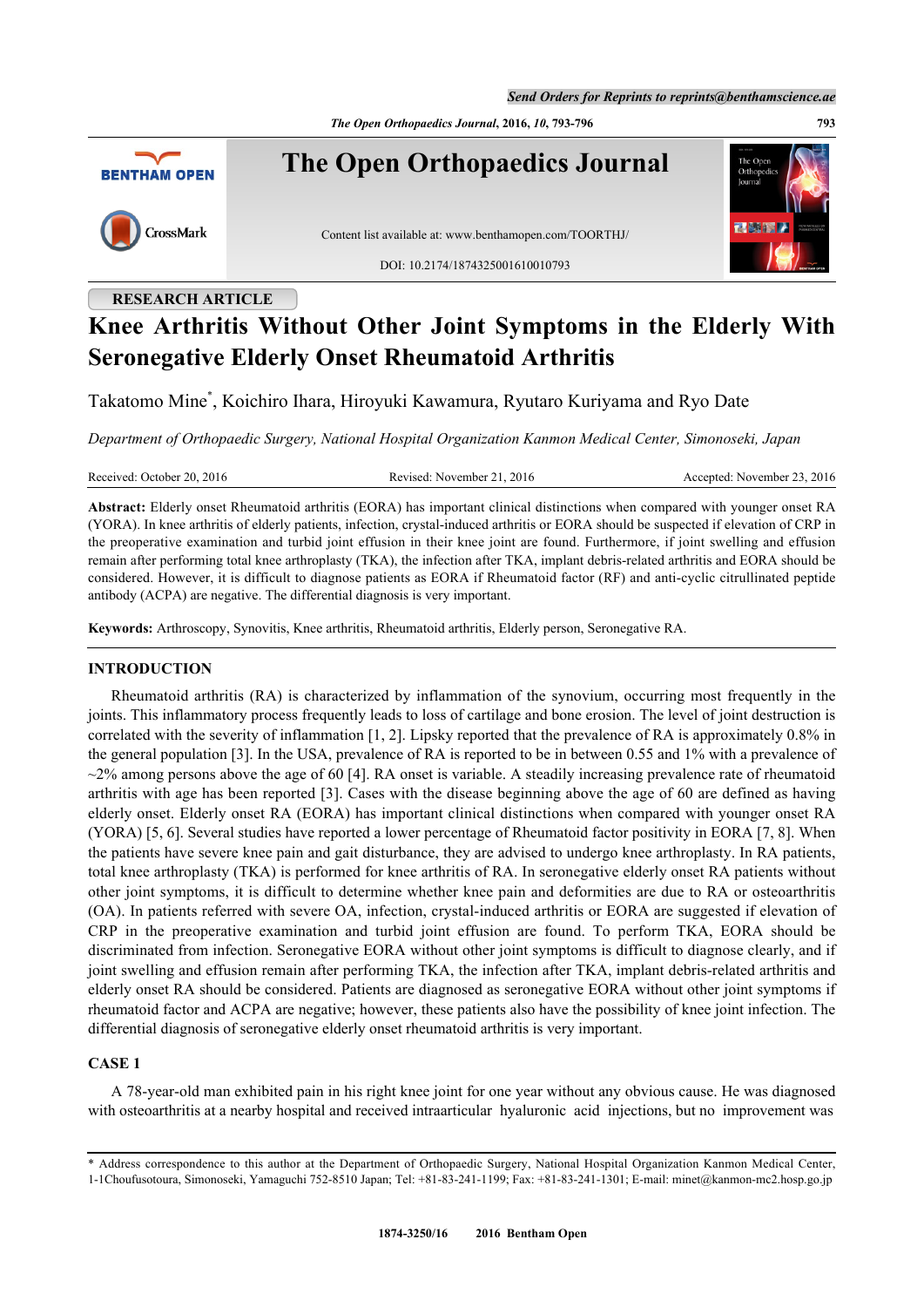observed. He recently demonstrated severe pain and gait disturbance, and was therefore referred to our department with suppurative arthritis.

<span id="page-1-0"></span>On physical examination, mild swelling and local heat were observed in the right knee joint. Redness was not present. His range of motion was -15 to 140°. X-ray images confirmed severe arthropathic changes (Fig. **[1](#page-1-0)**). Laboratory tests revealed that WBC was 9700 and CRP was 1.35 mg/dl. The aspirated synovial fluid was yellowish and slightly turbid. Bacterial culture and crystal were negative. We considered RA or infection to be possible. Rheumatoid factor (RF), anti-cyclic citrullinated peptide antibody (ACPA) and anti-nuclear antibodies were negative. For arthroscopic findings, synovial hypercellularity was noted.



**Fig. (1).** Anteroposterior roentgenograph of the right knee showing severe arthropathic changes.

Histological examination revealed signs of synovitis, including proliferation of synovial tissue, infiltration of plasmacytes and neutrophils, and the presence of granulation tissue. These observations were highly suggestive of rheumatoid arthritis. Rt TKA was then performed. However, pain and swelling of the left knee and right shoulder appeared. methotrexate (MTX) was increased to 8 mg/day. The symptoms persisted. Golimumab was initiated and his symptoms subsided immediately.

# **CASE 2**

A 74-year-old female developed pain in her right knee joint and gait disturbance without any obvious cause a year prior to referral. These symptoms increased gradually. Therefore, she was referred to our department for total knee arthroplasty.

On physical examination, swelling and joint effusion were observed in the right knee joint, and tenderness was not present in the joint space. The range of motion was from 10 to 125°. The results of a meniscal test and a ligamentous instability test were negative. Radiographs showed severe arthropathic changes. Rt TKA was performed. The patient's symptoms improved after the surgery. Six months later, she developed severe pain in her right knee joint without any obvious cause. The symptoms required transfer to an emergency room and hospitalization. Swelling, local heat and joint effusion were observed in the right knee joint, but redness was not present. Laboratory tests revealed that WBC was 4100 and CRP was 10.70 mg/dl. The aspirated synovial fluid was yellowish and slightly turbid. Bacterial culture and crystal were negative. We considered infection after TKA to be possible, and therefore performed debridement and irrigation. The patient's symptoms improved after the surgery. However, she exhibited right knee pain and swelling 5 months later. The X-ray images showed no bone erosion or destruction of the right knee (Fig. **[2](#page-2-0)**). Although she had no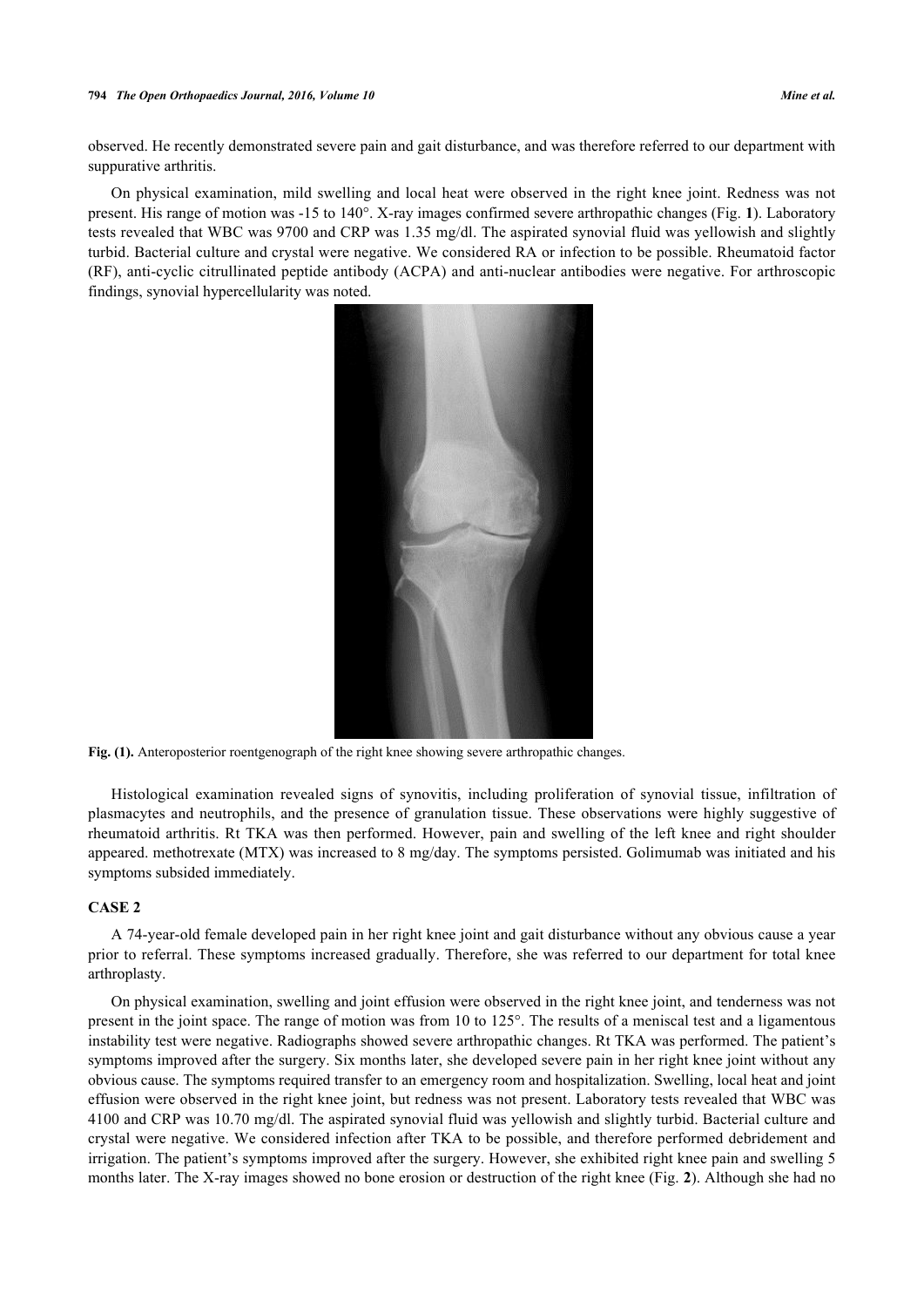other joint pain or swelling, we suspected she might have contracted rheumatoid arthritis. RF, ACPA and anti-nuclear antibodies were negative, while Matrix Metalloproteinase-3 (MMP3) was 173.1 μg. These findings were highly suggestive of seronegative rheumatoid arthritis. Administration of MTX was initiated at 10 mg/day, resulting in slight improvement of her right knee symptoms. No recurrence of the symptoms has been observed in six years since the surgery.

<span id="page-2-0"></span>

**Fig. (2).** Anteroposterior roentgenograph of the right knee after performing TKA Loosening and bone erosion are not noted.

# **DISCUSSION**

At present, EORA has important clinical distinctions if compared with younger onset. The clinical manifestations include large joint involvement, such as the knee joint and shoulder joint, acute onset of synovitis and prominent systemic complaints. In many cases, joint destruction often occurs rapidly after the onset [\[5](#page-3-4), [6](#page-3-5), [9\]](#page-3-8). In the knee joint, the elderly often have osteoarthritis and undergo conservative therapy such as intraarticular injections of hyaluronic acid. When the patients have severe knee pain and gait disturbance, they are advised to undergo TKA. The differential diagnosis is very important. Elderly patients may have several problems at the same time. The diagnostic process includes careful clinical history, physical examination, laboratory, and imaging examination. If mild swelling, local heat and turbid joint effusion in the knee joint are observed, acute suppurative arthritis, crystal-induced inflammation or EORA may be possible. When bacterial culture and crystal are negative, and RF and ACPA are negative, arthroscopic examination needs to be performed to discriminate the disease before performing TKA. If the diagnosis before performing TKA is osteoarthritis of the knee, the infection after TKA, implant debris-related arthritis and EORA should be considered when swelling, local heat and turbid joint effusion in the knee joint are observed and persist after performing TKA. If bacterial culture and crystal are negative, and the X-ray images show no bone erosion or destruction of the knee, rheumatoid arthritis should be considered.

In the treatment of rheumatoid arthritis, disease-modifying antirheumatic drugs (DMARDs) are the main drugs and should be administered as soon as possible. However, the associated risk of adverse effects and toxicity are elevated in elderly onset RA patients, and EORA patients may be less likely to receive intensive treatment. However, in many cases, the disease activity is high, and joint destruction often occurs rapidly after the onset. These patients should be treated immediately with appropriate DMARDs and biological agents [[10\]](#page-3-9).

#### **CONCLUSION**

In the patients who have severe knee arthritis without other joint symptoms, the differential diagnosis is very